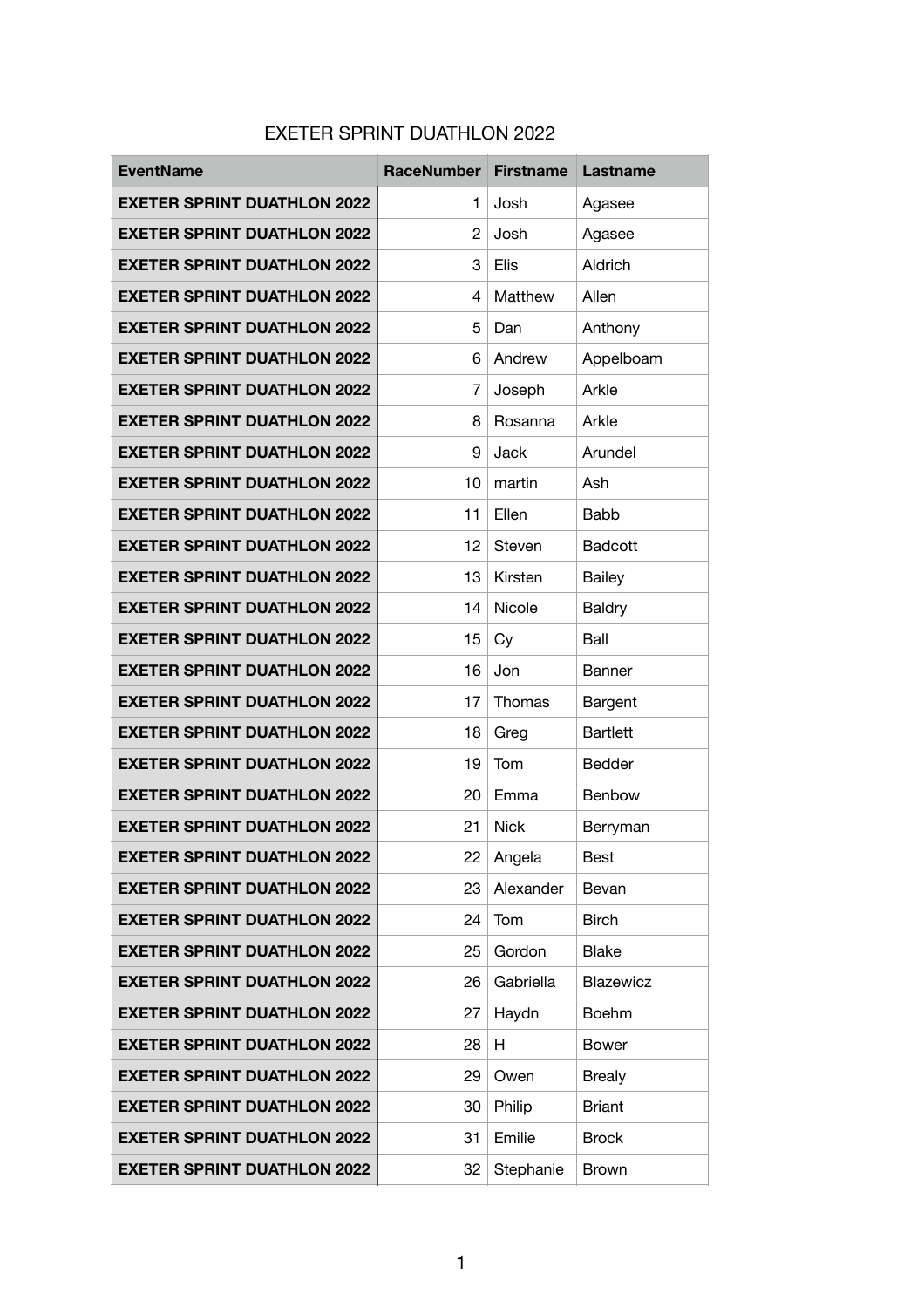| <b>EXETER SPRINT DUATHLON 2022</b> | 33 | Sam            | <b>Brown</b>    |
|------------------------------------|----|----------------|-----------------|
| <b>EXETER SPRINT DUATHLON 2022</b> | 34 | Rachel         | <b>Brown</b>    |
| <b>EXETER SPRINT DUATHLON 2022</b> | 35 | John           | <b>Brown</b>    |
| <b>EXETER SPRINT DUATHLON 2022</b> | 36 | Cheryl         | <b>Brown</b>    |
| <b>EXETER SPRINT DUATHLON 2022</b> | 37 | William        | <b>Browne</b>   |
| <b>EXETER SPRINT DUATHLON 2022</b> | 38 | Holly          | <b>Bryant</b>   |
| <b>EXETER SPRINT DUATHLON 2022</b> | 39 | Adam           | Bugden          |
| <b>EXETER SPRINT DUATHLON 2022</b> | 40 | Neil           | <b>Burfoot</b>  |
| <b>EXETER SPRINT DUATHLON 2022</b> | 41 | Ann            | <b>Burnett</b>  |
| <b>EXETER SPRINT DUATHLON 2022</b> | 42 | Tom            | <b>Burridge</b> |
| <b>EXETER SPRINT DUATHLON 2022</b> | 43 | Andy           | <b>Bwye</b>     |
| <b>EXETER SPRINT DUATHLON 2022</b> | 44 | Mechelle       | Cacicedo-Hough  |
| <b>EXETER SPRINT DUATHLON 2022</b> | 45 | Simon          | Cake            |
| <b>EXETER SPRINT DUATHLON 2022</b> | 46 | <b>ABIGAIL</b> | <b>CARLTON</b>  |
| <b>EXETER SPRINT DUATHLON 2022</b> | 47 | Lee            | Carlton         |
| <b>EXETER SPRINT DUATHLON 2022</b> | 48 | Jenny          | Carr            |
| <b>EXETER SPRINT DUATHLON 2022</b> | 49 | James          | Carr            |
| <b>EXETER SPRINT DUATHLON 2022</b> | 50 | Zoe            | Carter          |
| <b>EXETER SPRINT DUATHLON 2022</b> | 51 | Sophie         | CausonWood      |
| <b>EXETER SPRINT DUATHLON 2022</b> | 52 | Andrew         | Chard           |
| <b>EXETER SPRINT DUATHLON 2022</b> | 53 | Becci          | Churchill       |
| <b>EXETER SPRINT DUATHLON 2022</b> | 54 | David          | Clackworthy     |
| <b>EXETER SPRINT DUATHLON 2022</b> | 55 | David          | Clare           |
| <b>EXETER SPRINT DUATHLON 2022</b> | 56 | Dougie         | Clarkson        |
| <b>EXETER SPRINT DUATHLON 2022</b> | 57 | Phil           | Clayton         |
| <b>EXETER SPRINT DUATHLON 2022</b> | 58 |                |                 |
|                                    |    | Erica          | <b>Clements</b> |
| <b>EXETER SPRINT DUATHLON 2022</b> | 59 | Kate           | Cockcroft       |
| <b>EXETER SPRINT DUATHLON 2022</b> | 60 | Tim            | Colebrook       |
| <b>EXETER SPRINT DUATHLON 2022</b> | 61 | Rachel         | Collins         |
| <b>EXETER SPRINT DUATHLON 2022</b> | 62 | Lee            | Colton          |
| <b>EXETER SPRINT DUATHLON 2022</b> | 63 | Lynne          | Connor          |
| <b>EXETER SPRINT DUATHLON 2022</b> | 64 | Paul           | Cook            |
| <b>EXETER SPRINT DUATHLON 2022</b> | 65 | Fiona          | Coope           |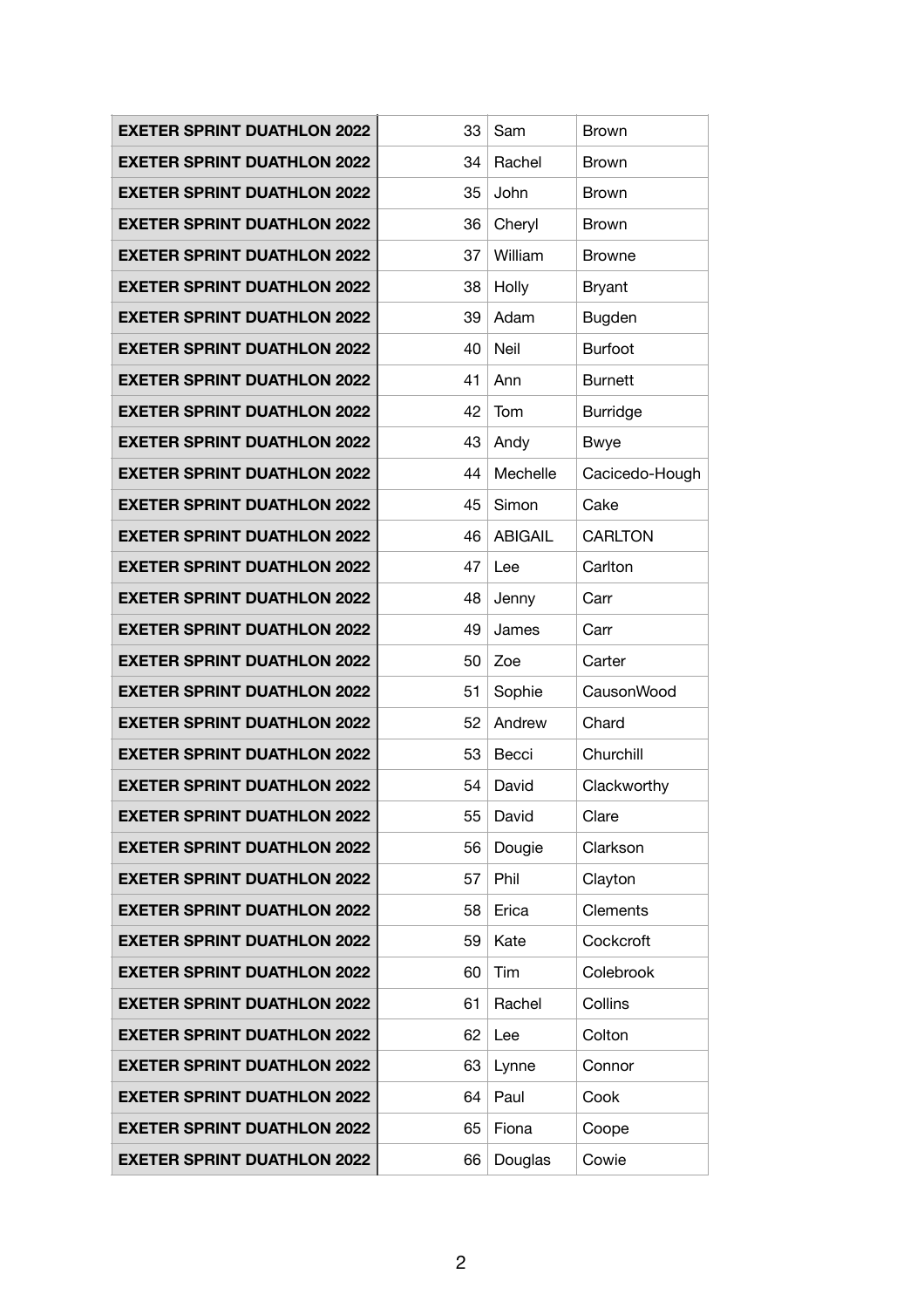| <b>EXETER SPRINT DUATHLON 2022</b> | 67  | Laura       | Cowie           |
|------------------------------------|-----|-------------|-----------------|
| <b>EXETER SPRINT DUATHLON 2022</b> | 68  | Karen       | Crews           |
| <b>EXETER SPRINT DUATHLON 2022</b> | 69  | Hannah      | Crocker         |
| <b>EXETER SPRINT DUATHLON 2022</b> | 70  | Paul        | Cross           |
| <b>EXETER SPRINT DUATHLON 2022</b> | 71  | Alex        | Crump           |
| <b>EXETER SPRINT DUATHLON 2022</b> | 72  | Karen       | Cunningham-Smit |
| <b>EXETER SPRINT DUATHLON 2022</b> | 73  | Mark        | Dacorsi         |
| <b>EXETER SPRINT DUATHLON 2022</b> | 74  | Doug        | Dale            |
| <b>EXETER SPRINT DUATHLON 2022</b> | 75  | Pasquale    | <b>DAlessio</b> |
| <b>EXETER SPRINT DUATHLON 2022</b> | 76  | Jordan      | Darch           |
| <b>EXETER SPRINT DUATHLON 2022</b> | 77  | Ben         | Dart            |
| <b>EXETER SPRINT DUATHLON 2022</b> | 78  | Jordan      | Davey           |
| <b>EXETER SPRINT DUATHLON 2022</b> | 79  | sally       | Davidsonkelly   |
| <b>EXETER SPRINT DUATHLON 2022</b> | 80  | Jonathan    | Davies          |
| <b>EXETER SPRINT DUATHLON 2022</b> | 81  | Peter       | Davis           |
| <b>EXETER SPRINT DUATHLON 2022</b> | 82  | Jamie       | Dawe            |
| <b>EXETER SPRINT DUATHLON 2022</b> | 83  | <b>Nick</b> | Day             |
| <b>EXETER SPRINT DUATHLON 2022</b> | 84  | <b>BEN</b>  | <b>DEEBLE</b>   |
| <b>EXETER SPRINT DUATHLON 2022</b> | 85  | George      | Denbow          |
| <b>EXETER SPRINT DUATHLON 2022</b> | 86  | Fi          | Devon           |
| <b>EXETER SPRINT DUATHLON 2022</b> | 87  | Sarah       | Dodds           |
| <b>EXETER SPRINT DUATHLON 2022</b> | 88  | Lucy        | Downs           |
| <b>EXETER SPRINT DUATHLON 2022</b> | 89  | Barry       | Drinkall        |
| <b>EXETER SPRINT DUATHLON 2022</b> | 90  | Amy         | Dummett         |
| <b>EXETER SPRINT DUATHLON 2022</b> | 91  | Mark        | Dunnett         |
| <b>EXETER SPRINT DUATHLON 2022</b> | 92  | Susie       | Durant          |
| <b>EXETER SPRINT DUATHLON 2022</b> | 93  | Kathryn     | Elcoate         |
| <b>EXETER SPRINT DUATHLON 2022</b> | 94  | Kyle        | <b>Ellis</b>    |
| <b>EXETER SPRINT DUATHLON 2022</b> | 95  | Adam        | Emberson        |
| <b>EXETER SPRINT DUATHLON 2022</b> | 96  | Ben         | Endley          |
| <b>EXETER SPRINT DUATHLON 2022</b> | 97  | James       | Etoe            |
| <b>EXETER SPRINT DUATHLON 2022</b> | 98  | Joshua      | Evans           |
| <b>EXETER SPRINT DUATHLON 2022</b> | 99  | Alyson      | Evans           |
| <b>EXETER SPRINT DUATHLON 2022</b> | 100 | Darrell     | Farley          |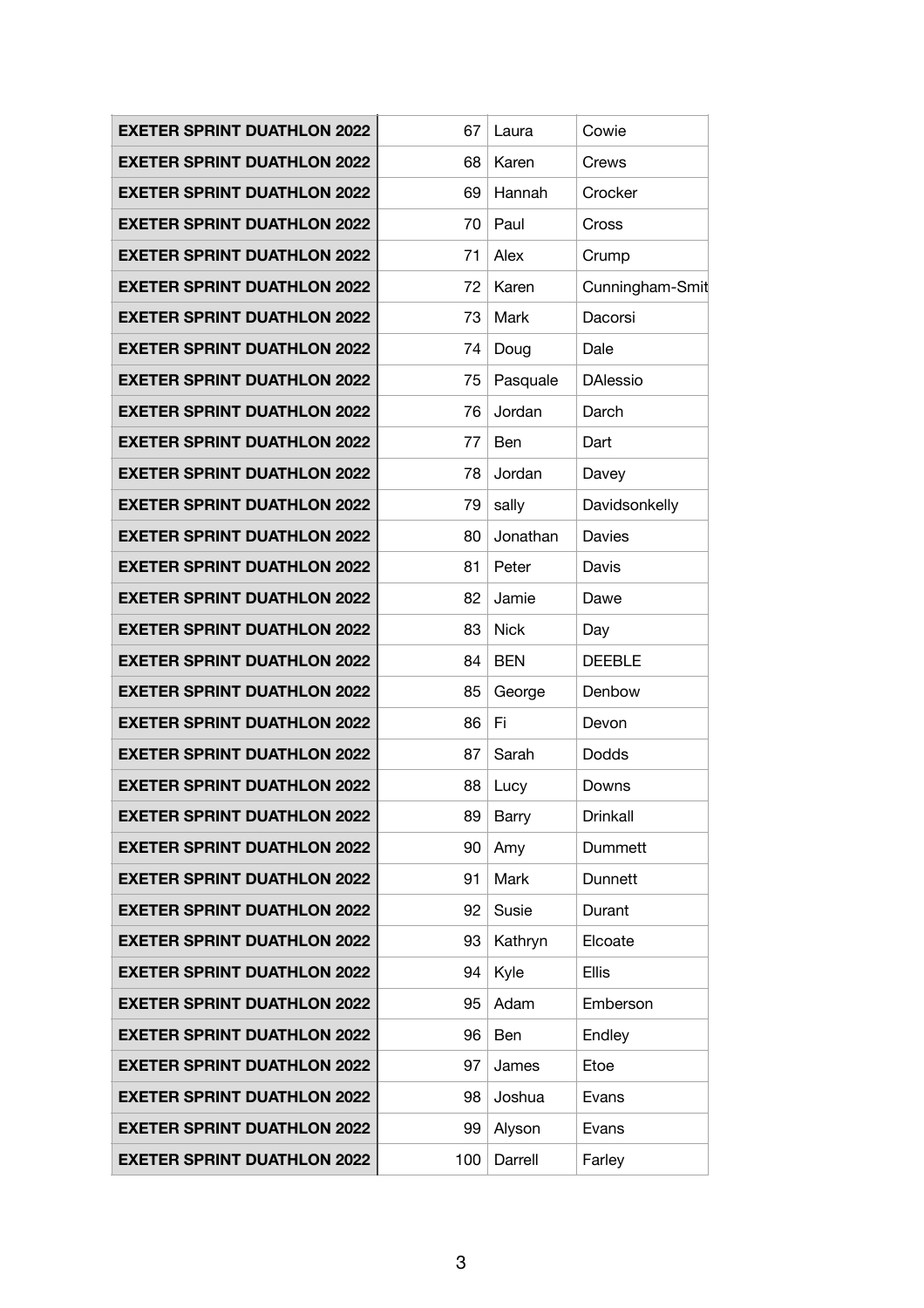| <b>EXETER SPRINT DUATHLON 2022</b> | 101 | Hollie      | Fletcher         |
|------------------------------------|-----|-------------|------------------|
| <b>EXETER SPRINT DUATHLON 2022</b> | 102 | Paul        | Ford             |
| <b>EXETER SPRINT DUATHLON 2022</b> | 103 | Lesley      | Ford             |
| <b>EXETER SPRINT DUATHLON 2022</b> | 104 | Robert      | Ford             |
| <b>EXETER SPRINT DUATHLON 2022</b> | 105 | Robert      | France           |
| <b>EXETER SPRINT DUATHLON 2022</b> | 106 | Ross        | Galpin           |
| <b>EXETER SPRINT DUATHLON 2022</b> | 107 | Ronan       | Gooding          |
| <b>EXETER SPRINT DUATHLON 2022</b> | 108 | Stephen     | Goulding         |
| <b>EXETER SPRINT DUATHLON 2022</b> | 109 | Emma        | Greenhalgh       |
| <b>EXETER SPRINT DUATHLON 2022</b> | 110 | Denise      | Greenslade       |
| <b>EXETER SPRINT DUATHLON 2022</b> | 111 | Tom         | Gullis           |
| <b>EXETER SPRINT DUATHLON 2022</b> | 112 | <b>Nick</b> | Guppy            |
| <b>EXETER SPRINT DUATHLON 2022</b> | 113 | Jayne       | Guppy            |
| <b>EXETER SPRINT DUATHLON 2022</b> | 114 | Christina   | Guppy            |
| <b>EXETER SPRINT DUATHLON 2022</b> | 115 | Paul        | Hallas           |
| <b>EXETER SPRINT DUATHLON 2022</b> | 116 | David       | Hamilton         |
| <b>EXETER SPRINT DUATHLON 2022</b> | 117 | Lorraine    | Hamlyn           |
| <b>EXETER SPRINT DUATHLON 2022</b> | 118 | Tim         | Hammond          |
| <b>EXETER SPRINT DUATHLON 2022</b> | 119 | Scott       | Hardisty         |
| <b>EXETER SPRINT DUATHLON 2022</b> | 120 | Ruth        | Harris           |
| <b>EXETER SPRINT DUATHLON 2022</b> | 121 | Will        | Harrison         |
| <b>EXETER SPRINT DUATHLON 2022</b> | 122 | Matt        | Harrison         |
| <b>EXETER SPRINT DUATHLON 2022</b> | 123 | Leighton    | Harwood          |
| <b>EXETER SPRINT DUATHLON 2022</b> | 124 | Jon-paul    | Hedge            |
| <b>EXETER SPRINT DUATHLON 2022</b> | 125 | Adam        | <b>Hitchcock</b> |
| <b>EXETER SPRINT DUATHLON 2022</b> | 126 | Carly       | Hodges           |
| <b>EXETER SPRINT DUATHLON 2022</b> | 127 | Lill        | Holland          |
| <b>EXETER SPRINT DUATHLON 2022</b> | 128 | Ross        | Hollingdale      |
| <b>EXETER SPRINT DUATHLON 2022</b> | 129 | Tanya       | Hollingdale      |
| <b>EXETER SPRINT DUATHLON 2022</b> | 130 | Emma        | Hooper           |
| <b>EXETER SPRINT DUATHLON 2022</b> | 131 | Steph       | Hopcraft         |
| <b>EXETER SPRINT DUATHLON 2022</b> | 132 | Sam         | Hopton           |
| <b>EXETER SPRINT DUATHLON 2022</b> | 133 | Mark        | Hudson           |
| <b>EXETER SPRINT DUATHLON 2022</b> | 134 | Paul        | Hughes Jones     |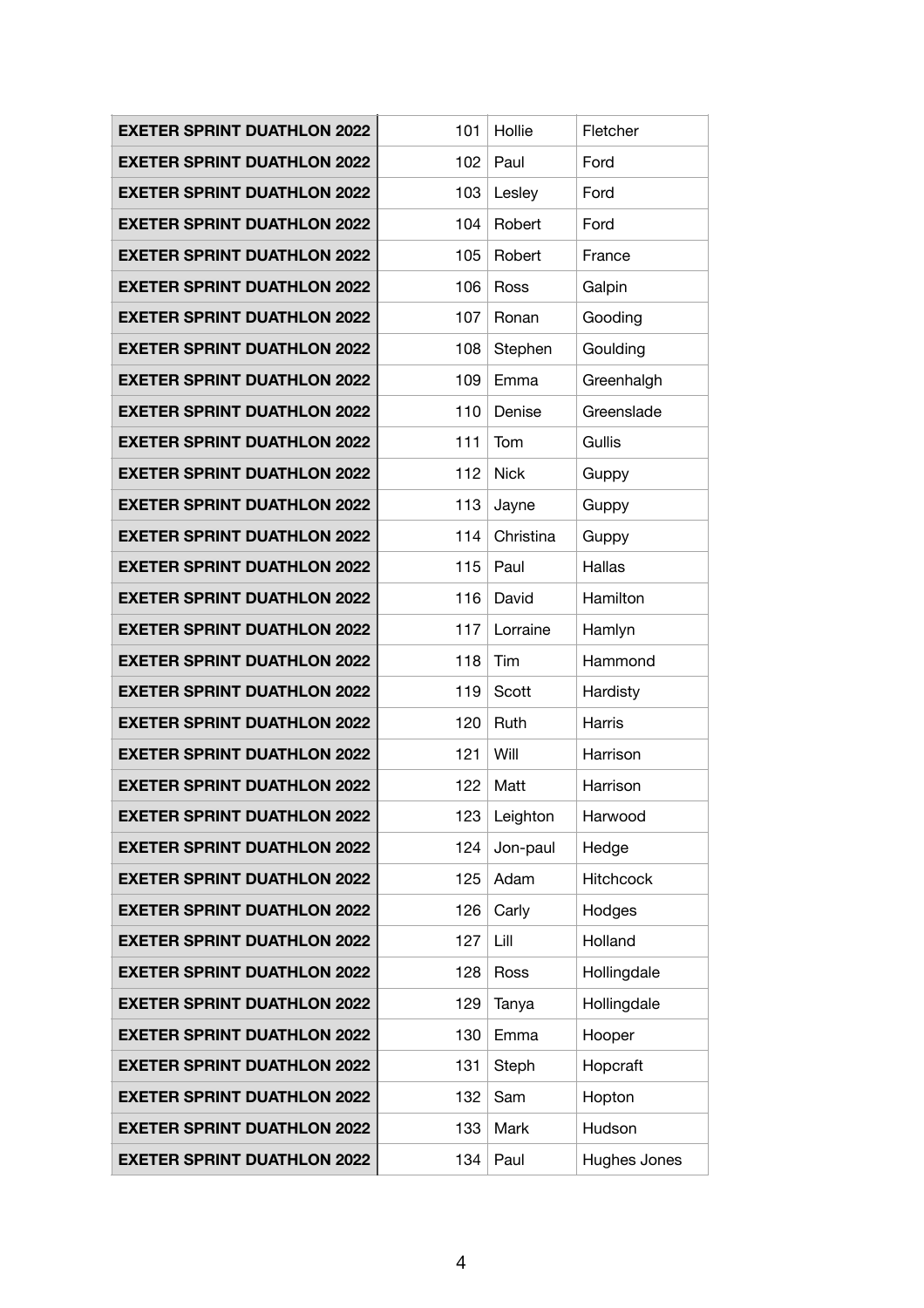| <b>EXETER SPRINT DUATHLON 2022</b> | 135 | Juvylyn           | Hughes Jones   |
|------------------------------------|-----|-------------------|----------------|
| <b>EXETER SPRINT DUATHLON 2022</b> | 136 | Adam              | Hunt           |
| <b>EXETER SPRINT DUATHLON 2022</b> | 137 | Rebecca           | Iddon          |
| <b>EXETER SPRINT DUATHLON 2022</b> | 138 | Steven            | Jacobs         |
| <b>EXETER SPRINT DUATHLON 2022</b> | 139 | Laura             | James          |
| <b>EXETER SPRINT DUATHLON 2022</b> | 140 | Jenny             | Jeeves         |
| <b>EXETER SPRINT DUATHLON 2022</b> | 141 | Keven             | Jeffery        |
| <b>EXETER SPRINT DUATHLON 2022</b> | 142 | <b>Steve</b>      | Johnson        |
| <b>EXETER SPRINT DUATHLON 2022</b> | 143 | Alice             | Johnson        |
| <b>EXETER SPRINT DUATHLON 2022</b> | 144 | Ashley Roys Jones |                |
| <b>EXETER SPRINT DUATHLON 2022</b> | 145 | Martin            | Jones          |
| <b>EXETER SPRINT DUATHLON 2022</b> | 146 | Michelle          | Jones          |
| <b>EXETER SPRINT DUATHLON 2022</b> | 147 | Richard           | Jones          |
| <b>EXETER SPRINT DUATHLON 2022</b> | 148 | David             | Jones          |
| <b>EXETER SPRINT DUATHLON 2022</b> | 149 | Nigel             | Karslake       |
| <b>EXETER SPRINT DUATHLON 2022</b> | 150 | Jack              | Keegan         |
| <b>EXETER SPRINT DUATHLON 2022</b> | 151 | Kevin             | Keegan         |
| <b>EXETER SPRINT DUATHLON 2022</b> | 152 | Paul              | Keen           |
| <b>EXETER SPRINT DUATHLON 2022</b> | 153 | kim               | keenor         |
| <b>EXETER SPRINT DUATHLON 2022</b> | 154 | Leila             | Kiersch        |
| <b>EXETER SPRINT DUATHLON 2022</b> | 155 | <b>Steve</b>      | Kilvington     |
| <b>EXETER SPRINT DUATHLON 2022</b> | 156 | Patrick           | King           |
| <b>EXETER SPRINT DUATHLON 2022</b> | 157 | Eddie             | Kingdom        |
| <b>EXETER SPRINT DUATHLON 2022</b> | 158 | Anthony           | Knight         |
| <b>EXETER SPRINT DUATHLON 2022</b> | 159 | Andrew            | Kydd           |
| <b>EXETER SPRINT DUATHLON 2022</b> | 160 | Adam              | Laird          |
| <b>EXETER SPRINT DUATHLON 2022</b> | 161 | Matt              | Laishley       |
| <b>EXETER SPRINT DUATHLON 2022</b> | 162 | Graham            | Lane           |
| <b>EXETER SPRINT DUATHLON 2022</b> | 163 | Calum             | Langan         |
| <b>EXETER SPRINT DUATHLON 2022</b> | 164 | Ben               | Langford-young |
| <b>EXETER SPRINT DUATHLON 2022</b> | 165 | Nicola            | Leach          |
| <b>EXETER SPRINT DUATHLON 2022</b> | 166 | John              | Leatt          |
| <b>EXETER SPRINT DUATHLON 2022</b> | 167 | Deborah           | Leatt          |
| <b>EXETER SPRINT DUATHLON 2022</b> | 168 | Emma              | Lee            |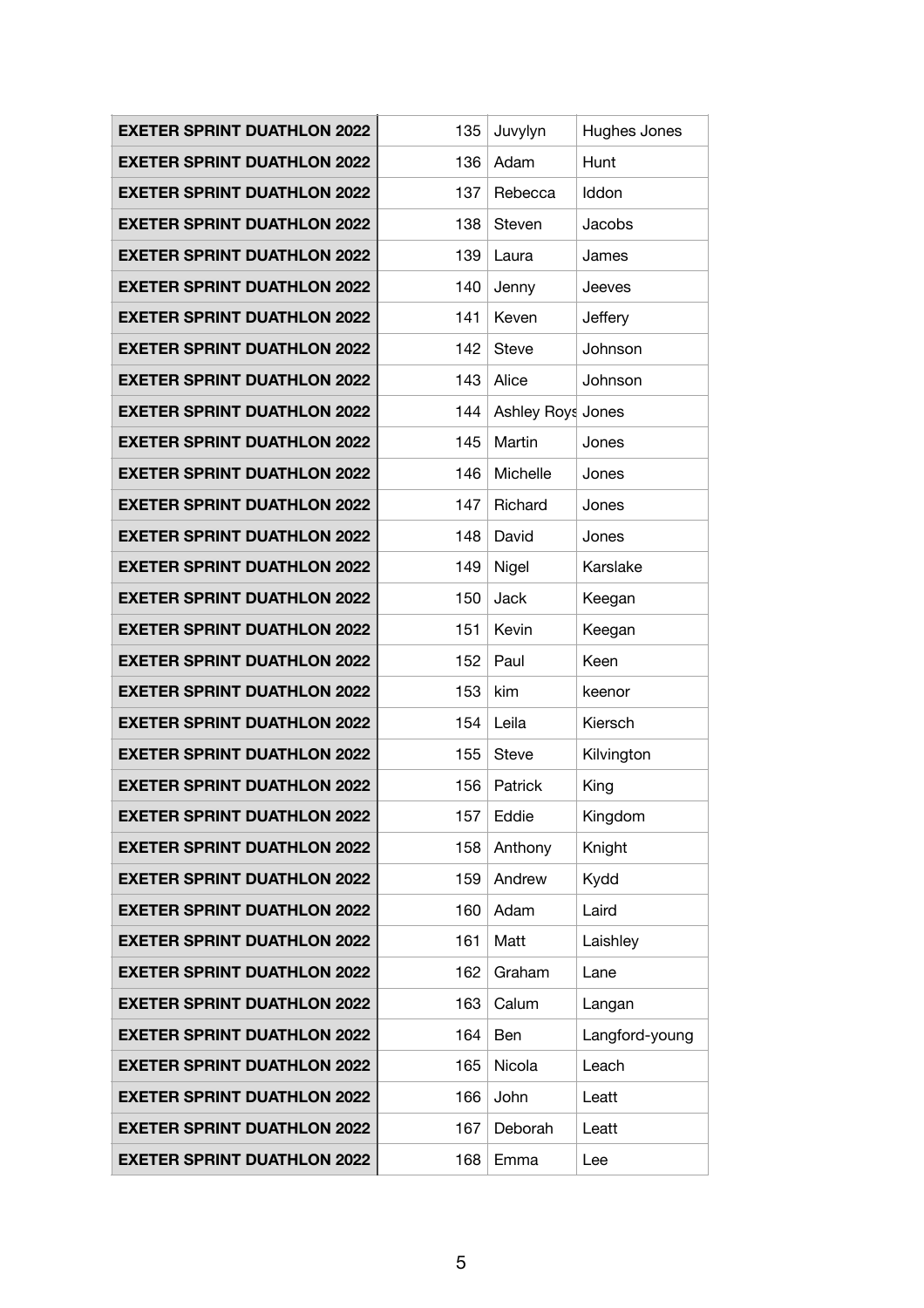| <b>EXETER SPRINT DUATHLON 2022</b> | 169 | Josh         | Lenthall     |
|------------------------------------|-----|--------------|--------------|
| <b>EXETER SPRINT DUATHLON 2022</b> | 170 | <b>Tracy</b> | Lewis        |
| <b>EXETER SPRINT DUATHLON 2022</b> | 171 | <b>Vicky</b> | Lewis-baldy  |
| <b>EXETER SPRINT DUATHLON 2022</b> | 172 | Craig        | Lindley      |
| <b>EXETER SPRINT DUATHLON 2022</b> | 173 | Rachel       | Lock         |
| <b>EXETER SPRINT DUATHLON 2022</b> | 174 | Ann          | Lonie        |
| <b>EXETER SPRINT DUATHLON 2022</b> | 175 | Richard      | Lucas        |
| <b>EXETER SPRINT DUATHLON 2022</b> | 176 | Carole       | Lunn         |
| <b>EXETER SPRINT DUATHLON 2022</b> | 177 | Daniella     | Lunn         |
| <b>EXETER SPRINT DUATHLON 2022</b> | 178 | Mark         | Lusby        |
| <b>EXETER SPRINT DUATHLON 2022</b> | 179 | Grahame      | Mace         |
| <b>EXETER SPRINT DUATHLON 2022</b> | 180 | Hugh         | Mackenzie    |
| <b>EXETER SPRINT DUATHLON 2022</b> | 181 | Sarah        | Maddever     |
| <b>EXETER SPRINT DUATHLON 2022</b> | 182 | Steven       | Martin       |
| <b>EXETER SPRINT DUATHLON 2022</b> | 183 | Elliott      | Maskell      |
| <b>EXETER SPRINT DUATHLON 2022</b> | 184 | Laurence     | Maskell      |
| <b>EXETER SPRINT DUATHLON 2022</b> | 185 | Wendy        | Mattock      |
| <b>EXETER SPRINT DUATHLON 2022</b> | 186 | Catherine    | McGregor     |
| <b>EXETER SPRINT DUATHLON 2022</b> | 187 | Lora         | Medland      |
| <b>EXETER SPRINT DUATHLON 2022</b> | 188 | Karen        | <b>Menis</b> |
| <b>EXETER SPRINT DUATHLON 2022</b> | 189 | Shaen        | Milward      |
| <b>EXETER SPRINT DUATHLON 2022</b> | 190 | Julian       | Mole         |
| <b>EXETER SPRINT DUATHLON 2022</b> | 191 | Neil         | Moorman      |
| <b>EXETER SPRINT DUATHLON 2022</b> | 192 | Eleanor      | Morgan       |
| <b>EXETER SPRINT DUATHLON 2022</b> | 193 | Andrew       | Morgan       |
| <b>EXETER SPRINT DUATHLON 2022</b> | 194 | Sarah        | Myford       |
| <b>EXETER SPRINT DUATHLON 2022</b> | 195 | Martin       | Nash         |
| <b>EXETER SPRINT DUATHLON 2022</b> | 196 | Thomas       | Nelder       |
| <b>EXETER SPRINT DUATHLON 2022</b> | 197 | Robert       | Nelder       |
| <b>EXETER SPRINT DUATHLON 2022</b> | 198 | Graham       | Newton       |
| <b>EXETER SPRINT DUATHLON 2022</b> | 199 | Michael      | Nolan        |
| <b>EXETER SPRINT DUATHLON 2022</b> | 200 | Lee          | Norman       |
| <b>EXETER SPRINT DUATHLON 2022</b> | 201 | Philip       | Norsworthy   |
| <b>EXETER SPRINT DUATHLON 2022</b> | 202 | Alexandra    | Nystrom      |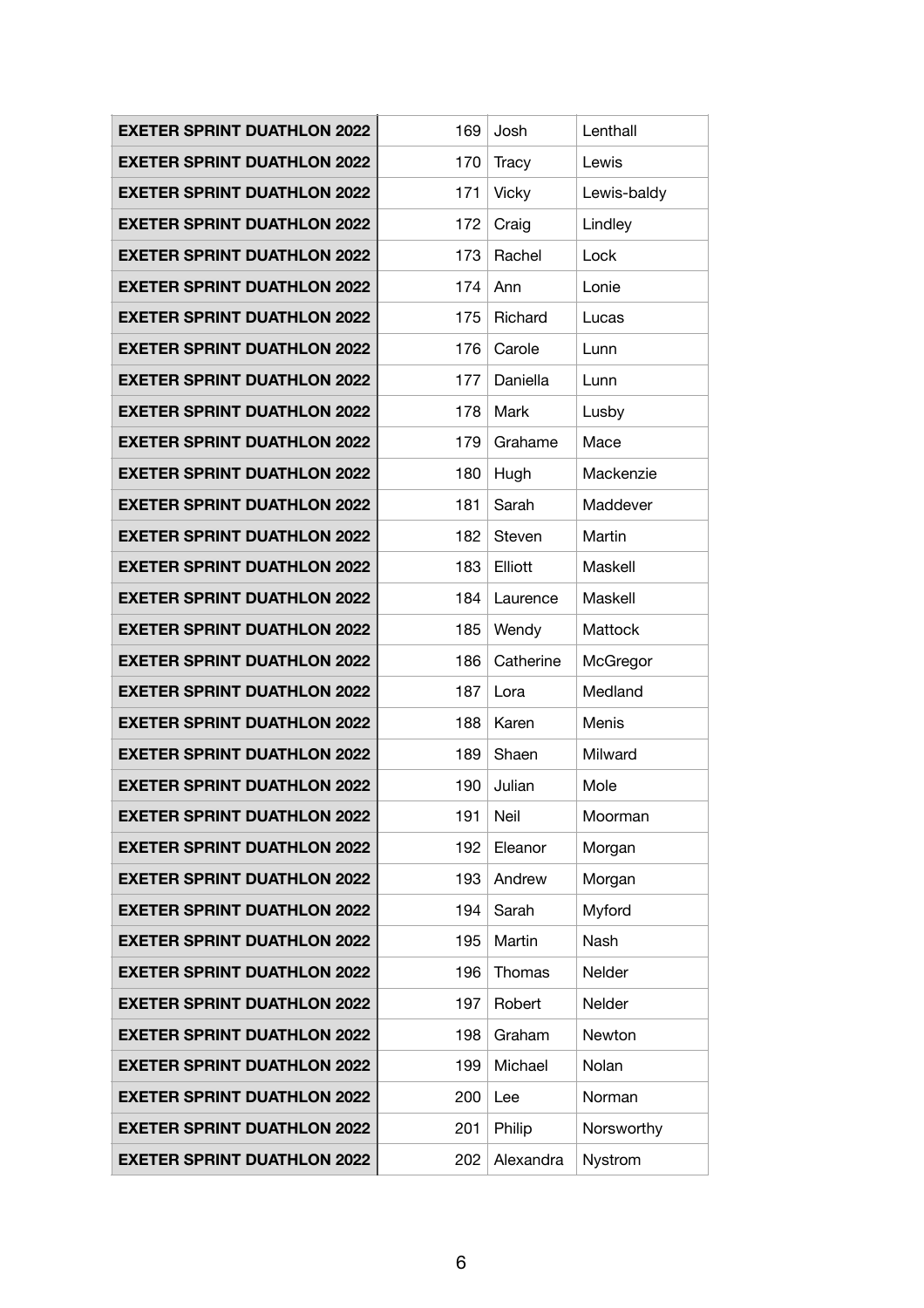| <b>EXETER SPRINT DUATHLON 2022</b> | 203 | Phil                     | Ostler     |
|------------------------------------|-----|--------------------------|------------|
| <b>EXETER SPRINT DUATHLON 2022</b> | 204 | <b>Bigchopsier Owens</b> |            |
| <b>EXETER SPRINT DUATHLON 2022</b> | 205 | James                    | Passmore   |
| <b>EXETER SPRINT DUATHLON 2022</b> | 206 | Katharine                | Pearce     |
| <b>EXETER SPRINT DUATHLON 2022</b> | 207 | <b>Bob</b>               | Pearce     |
| <b>EXETER SPRINT DUATHLON 2022</b> | 208 | Janelle                  | Penfold    |
| <b>EXETER SPRINT DUATHLON 2022</b> | 209 | Sam                      | Peters     |
| <b>EXETER SPRINT DUATHLON 2022</b> | 210 | Daniel                   | Phillips   |
| <b>EXETER SPRINT DUATHLON 2022</b> | 211 | Stephanie                | Phillips   |
| <b>EXETER SPRINT DUATHLON 2022</b> | 212 | Samuel                   | Phillips   |
| <b>EXETER SPRINT DUATHLON 2022</b> | 213 | Sarah                    | Pickering  |
| <b>EXETER SPRINT DUATHLON 2022</b> | 214 | Hanna                    | Pietrzycki |
| <b>EXETER SPRINT DUATHLON 2022</b> | 215 | Emily                    | Piper      |
| <b>EXETER SPRINT DUATHLON 2022</b> | 216 | <b>Stevie</b>            | Potter     |
| <b>EXETER SPRINT DUATHLON 2022</b> | 217 | Elizabeth                | Price      |
| <b>EXETER SPRINT DUATHLON 2022</b> | 218 | David                    | Pritchard  |
| <b>EXETER SPRINT DUATHLON 2022</b> | 219 | Gemma                    | Pym        |
| <b>EXETER SPRINT DUATHLON 2022</b> | 220 | Merwyn                   | Quick      |
| <b>EXETER SPRINT DUATHLON 2022</b> | 221 | Alex                     | Reader     |
| <b>EXETER SPRINT DUATHLON 2022</b> | 222 | Jenny                    | Reay       |
| <b>EXETER SPRINT DUATHLON 2022</b> | 223 | Mark                     | Reeder     |
| <b>EXETER SPRINT DUATHLON 2022</b> | 224 | Phillip                  | Reynolds   |
| <b>EXETER SPRINT DUATHLON 2022</b> | 225 | Dave                     | Richards   |
| <b>EXETER SPRINT DUATHLON 2022</b> | 226 | Sulwyn                   | Richards   |
| <b>EXETER SPRINT DUATHLON 2022</b> | 227 | Ben                      | Riddle     |
| <b>EXETER SPRINT DUATHLON 2022</b> | 228 | Hannah                   | Ridley     |
| <b>EXETER SPRINT DUATHLON 2022</b> | 229 | Alice                    | Roberts    |
|                                    |     |                          |            |
| <b>EXETER SPRINT DUATHLON 2022</b> | 230 | Vaughan                  | Roberts    |
| <b>EXETER SPRINT DUATHLON 2022</b> | 231 | Pete                     | Roberts    |
| <b>EXETER SPRINT DUATHLON 2022</b> | 232 | Jill                     | Robinson   |
| <b>EXETER SPRINT DUATHLON 2022</b> | 233 | Sara                     | Rogers     |
| <b>EXETER SPRINT DUATHLON 2022</b> | 234 | Kate                     | Rothwell   |
| <b>EXETER SPRINT DUATHLON 2022</b> | 235 | Gemma                    | Rous       |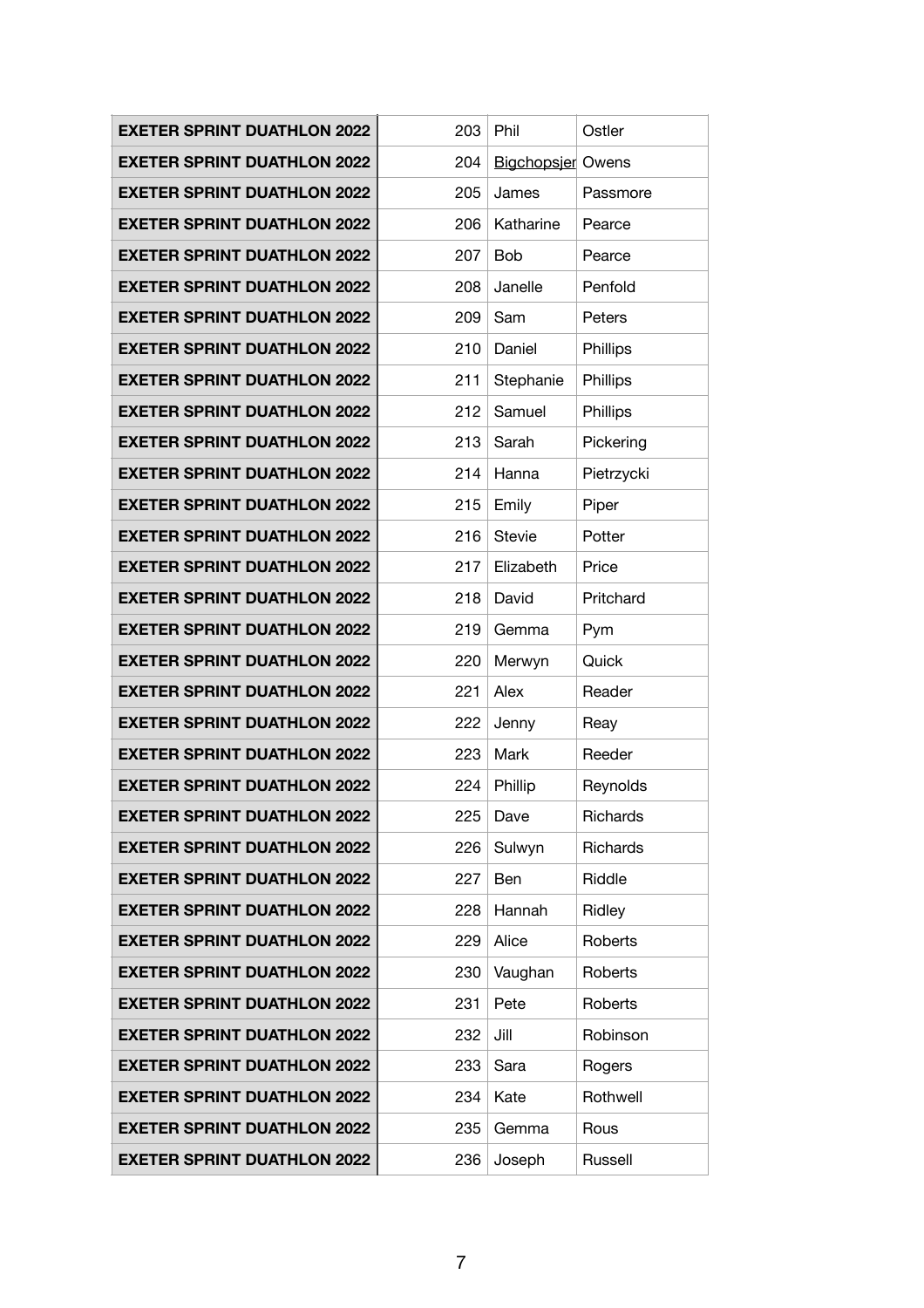| <b>EXETER SPRINT DUATHLON 2022</b> | 237 | Amber       | Sanders         |
|------------------------------------|-----|-------------|-----------------|
| <b>EXETER SPRINT DUATHLON 2022</b> | 238 | Simon       | Searle          |
| <b>EXETER SPRINT DUATHLON 2022</b> | 239 | Paul        | Sharpe          |
| <b>EXETER SPRINT DUATHLON 2022</b> | 240 | Robert      | Shearwood       |
| <b>EXETER SPRINT DUATHLON 2022</b> | 241 | Ray         | Sheridan        |
| <b>EXETER SPRINT DUATHLON 2022</b> | 242 | James       | Shore           |
| <b>EXETER SPRINT DUATHLON 2022</b> | 243 | Jonathan    | <b>Skelton</b>  |
| <b>EXETER SPRINT DUATHLON 2022</b> | 244 | Jennie      | Sleeman         |
| <b>EXETER SPRINT DUATHLON 2022</b> | 245 | Andrew      | Snook           |
| <b>EXETER SPRINT DUATHLON 2022</b> | 246 | Nikkie      | Spencer         |
| <b>EXETER SPRINT DUATHLON 2022</b> | 247 | Gary        | Spencer         |
| <b>EXETER SPRINT DUATHLON 2022</b> | 248 | Andy        | Spry            |
| <b>EXETER SPRINT DUATHLON 2022</b> | 249 | susan       | standford       |
| <b>EXETER SPRINT DUATHLON 2022</b> | 250 | kevin       | stenner         |
| <b>EXETER SPRINT DUATHLON 2022</b> | 251 | Doug        | Stewart         |
| <b>EXETER SPRINT DUATHLON 2022</b> | 252 | Tracey      | Stone           |
| <b>EXETER SPRINT DUATHLON 2022</b> | 253 | <b>Nick</b> | Strong          |
| <b>EXETER SPRINT DUATHLON 2022</b> | 254 | Noel        | <b>Stubbs</b>   |
| <b>EXETER SPRINT DUATHLON 2022</b> | 255 | Fritha      | Stuttard        |
| <b>EXETER SPRINT DUATHLON 2022</b> | 256 | Martyn      | Tagg            |
| <b>EXETER SPRINT DUATHLON 2022</b> | 257 | Fenella     | Taylor          |
| <b>EXETER SPRINT DUATHLON 2022</b> | 258 | James       | <b>Tebbs</b>    |
| <b>EXETER SPRINT DUATHLON 2022</b> | 259 | Emma        | Thomas          |
| <b>EXETER SPRINT DUATHLON 2022</b> | 260 | Andrew      | Thomas          |
| <b>EXETER SPRINT DUATHLON 2022</b> | 261 | Barney      | Thompson        |
| <b>EXETER SPRINT DUATHLON 2022</b> | 262 | Mark        | Tigwell         |
| <b>EXETER SPRINT DUATHLON 2022</b> | 263 | Luke        | <b>Trussler</b> |
| <b>EXETER SPRINT DUATHLON 2022</b> | 264 | Ryan        | <b>Tucker</b>   |
| <b>EXETER SPRINT DUATHLON 2022</b> | 265 | daniel      | turner          |
| <b>EXETER SPRINT DUATHLON 2022</b> | 266 | Robert      | Tyler           |
| <b>EXETER SPRINT DUATHLON 2022</b> | 267 | Pete        | Tyler           |
| <b>EXETER SPRINT DUATHLON 2022</b> | 268 | Jenny       | Tyler           |
| <b>EXETER SPRINT DUATHLON 2022</b> | 269 | Julia       | <b>Tysoe</b>    |
| <b>EXETER SPRINT DUATHLON 2022</b> | 270 | Ella        | Underwood       |